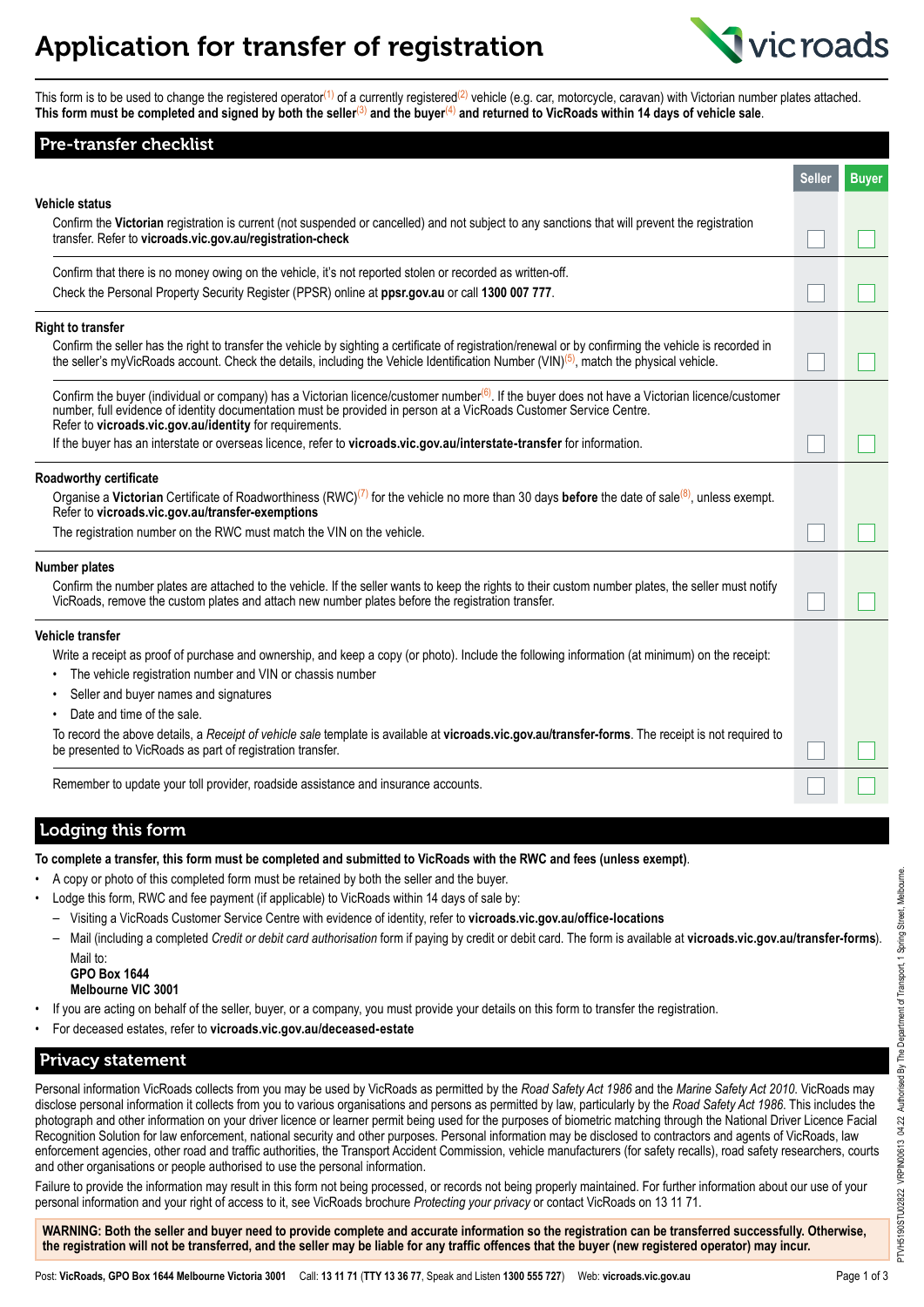## **Definitions**

- (1) **Registered operator** an individual or corporation who owns or manages a vehicle and has the right to register it. Refer to **[vicroads.vic.gov.au/transfers](https://www.vicroads.vic.gov.au)** for information.
- (2) **Current registration** registration expires at midnight of the registration expiry date. VicRoads will cancel the registration if it is not renewed within 3 months after expiry. If the vehicle does not meet this definition, do not use this form and refer to **[vicroads.vic.gov.au/transfers](https://www.vicroads.vic.gov.au/transfers)** for unregistered transfer information.
- (3) **Seller** the person who is transferring/disposing of or giving the vehicle.
- (4) **Buyer** the person who is acquiring or receiving the vehicle.
- (5) **Vehicle Identification Number (VIN)** a unique 17 digit identifier made up of numbers and letters on a vehicle. For vehicles manufactured prior to 1989, please provide a chassis number.
- (6) **Victorian licence/customer number** a customer number is a unique 9 digit number issued by VicRoads to corporations and individuals. The customer number is the same as a Victorian licence number if an individual has been issued with a learner permit or driver licence.
- (7) **Certificate of Roadworthiness (RWC)** also known as a Roadworthy Certificate, issued by a Victorian Licenced Vehicle Tester to certify if a vehicle is in roadworthy condition. It is valid for 30 days from the date of issue, unless a defect notice is issued within the period of validity.
- (8) **Date of sale** refers to the date of transfer or delivery, when the buyer takes possession of the vehicle from the seller.
- Australian Company Number (ACN) a unique 9 digit number issued to a company by Australian Securities and Investments Commission (ASIC).
- (10) **Garage address** where the vehicle will normally be kept (e.g. home, office or heavy vehicle depot). VicRoads will only register vehicles garaged in Victoria.
- **Market value** also known as dutiable value, is the greater of the price at which the vehicle might reasonably be sold on the open market or the purchase price.

*For example, if you paid \$4000 but it would normally be worth \$5000, the market value is \$5000. However, if you pay greater than the normal market value due to a vehicle's condition, the dutiable value is the amount paid*.

(12)**Motor vehicle duty** – the duty payable on a transfer of registration of a motor vehicle. The rate of duty is charged per \$200, or part, of the dutiable value of the vehicle based on the vehicle classification below. Light trailers (including caravans) are exempt from motor vehicle duty. Please visit transfer-fees-androadworthy-exemptions for more information regarding exemptions

Use the **online calculator** at **[vicroads.vic.gov.au/transfer-fees](https://www.vicroads.vic.gov.au/transfer-fees)** to calculate the applicable motor vehicle duty or refer to the table and calculation below.

| Vehicle classification                                                                                                                                       | Rate for calculation |  |  |  |  |
|--------------------------------------------------------------------------------------------------------------------------------------------------------------|----------------------|--|--|--|--|
| Regardless of the market value:                                                                                                                              |                      |  |  |  |  |
| The vehicle is a Low Emission Vehicle                                                                                                                        |                      |  |  |  |  |
| The buyer is a primary producer, or<br>٠                                                                                                                     |                      |  |  |  |  |
| The vehicle is a non-passenger vehicle<br>٠<br>(motorbike, van, bus, truck, heavy trailer, equipment)                                                        | 0.042                |  |  |  |  |
| Market value of the vehicle is up to \$69,152                                                                                                                | 0.042                |  |  |  |  |
| Market value of the vehicle is over \$69,152 up to \$100,000                                                                                                 | 0.052                |  |  |  |  |
| Market value of the vehicle is over \$100,000 up to \$150,000                                                                                                | 0.07                 |  |  |  |  |
| Market value of the vehicle is more than \$150,000                                                                                                           | 0.09                 |  |  |  |  |
| How to calculate motor vehicle duty<br>Rate for<br>Round up Market value<br>to the closest \$200<br>calculation*<br>Motor vehicle duty<br>в<br>А<br>0.0<br>x |                      |  |  |  |  |

\* Use the rate applicable to market value as per the *Vehicle classification* in the above table.

(13) **Transfer fee** – the fee payable by the proposed registered operator when transferring operation of a registered vehicle. Transfer fees are subject to change.

The current transfer fee is available at **[vicroads.vic.gov.au/transfer-fees](https://www.vicroads.vic.gov.au/transfer-fees)**

- (<sup>14)</sup> Low Emission Vehicle tailpipe CO<sub>2</sub> emissions of 120g/km or less. Check your vehicle's emission levels at **[greenvehicleguide.gov.au](https://greenvehicleguide.gov.au)**
- (15) **Primary producer** an individual or company engaged solely or substantially in agricultural, horticultural, viticultural, dairying, pastoral or other like activities, or who is the holder of a licence under the *Fisheries Act 1995* to take fish for sale.